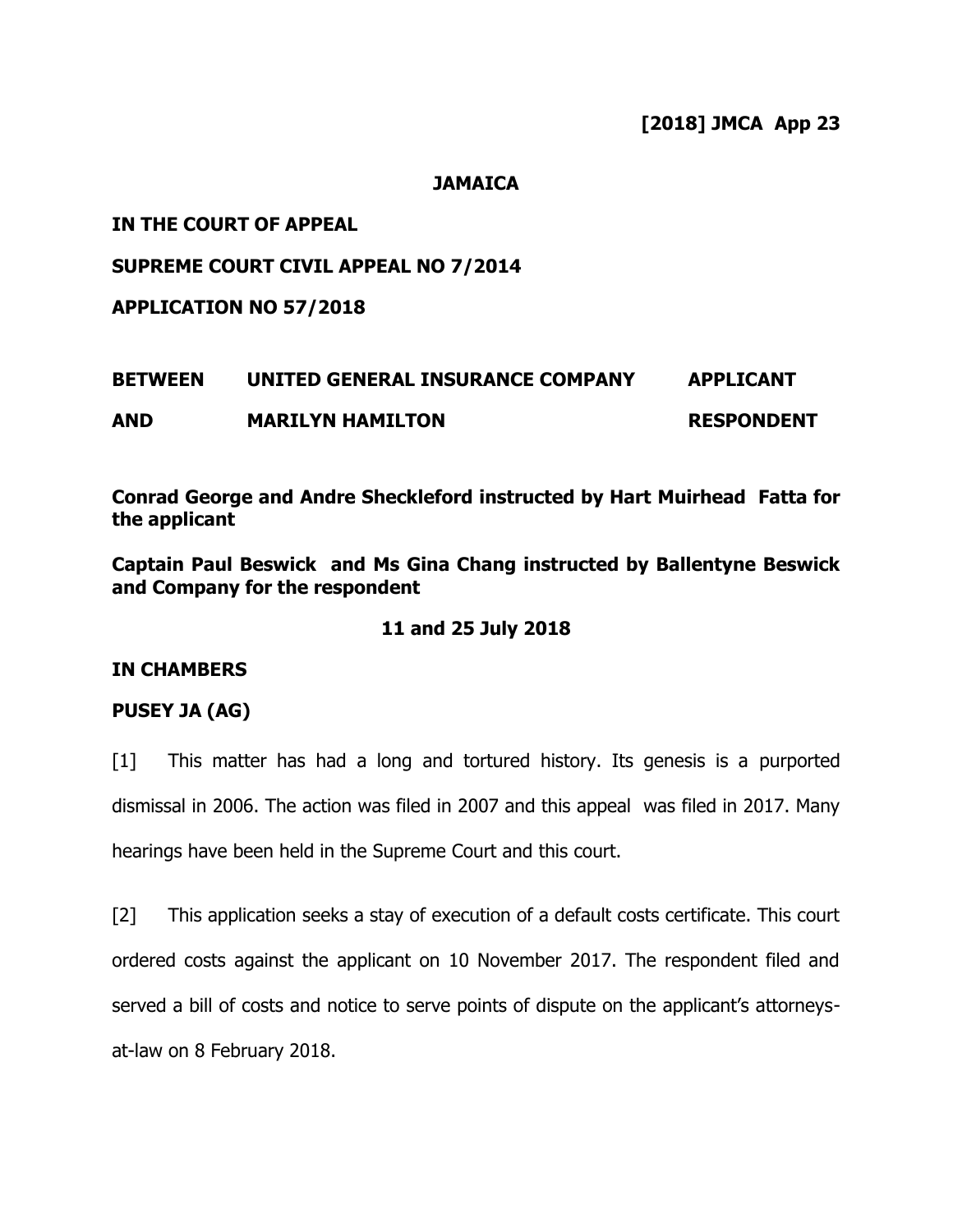[3] The applicant failed to file and serve the necessary points of dispute and the applicants applied for a default costs certificate. The certificate was dated 12 March 2018.

[4] On 13 March 2018 the applicant applied to the court to set aside the default costs certificate and for a stay of the default costs certificate. By affidavit of that date, their attorneys indicated that although they were served on 8 February 2018 the bill of costs did not come to the attorneys' attention until the default costs certificate was served on them on 12 March 2018.

[5] In the proposed points of dispute the applicant makes a detailed challenge to the respondent's bill of costs and asserts that the costs to be awarded to the respondent ought to be \$475,230.00. The respondent's default costs certificate is for \$11,484,070.00.

[6] Captain Beswick was strident in his opposition to the application for a stay. He mentioned the history of this matter. As he articulated in his written submissions "There is a consistent wanton abuse of the processes of the Court by the ... Applicant and the court has consistently exercised their discretion and granted relief. They pay little regard to court orders, rules and procedures and constantly seek relief for their tardiness, non-compliance and inefficiency".

[7] Counsel pointed out that this court has recently commented on the conduct of this case. In a judgment handed down when the costs order, which led to the certificate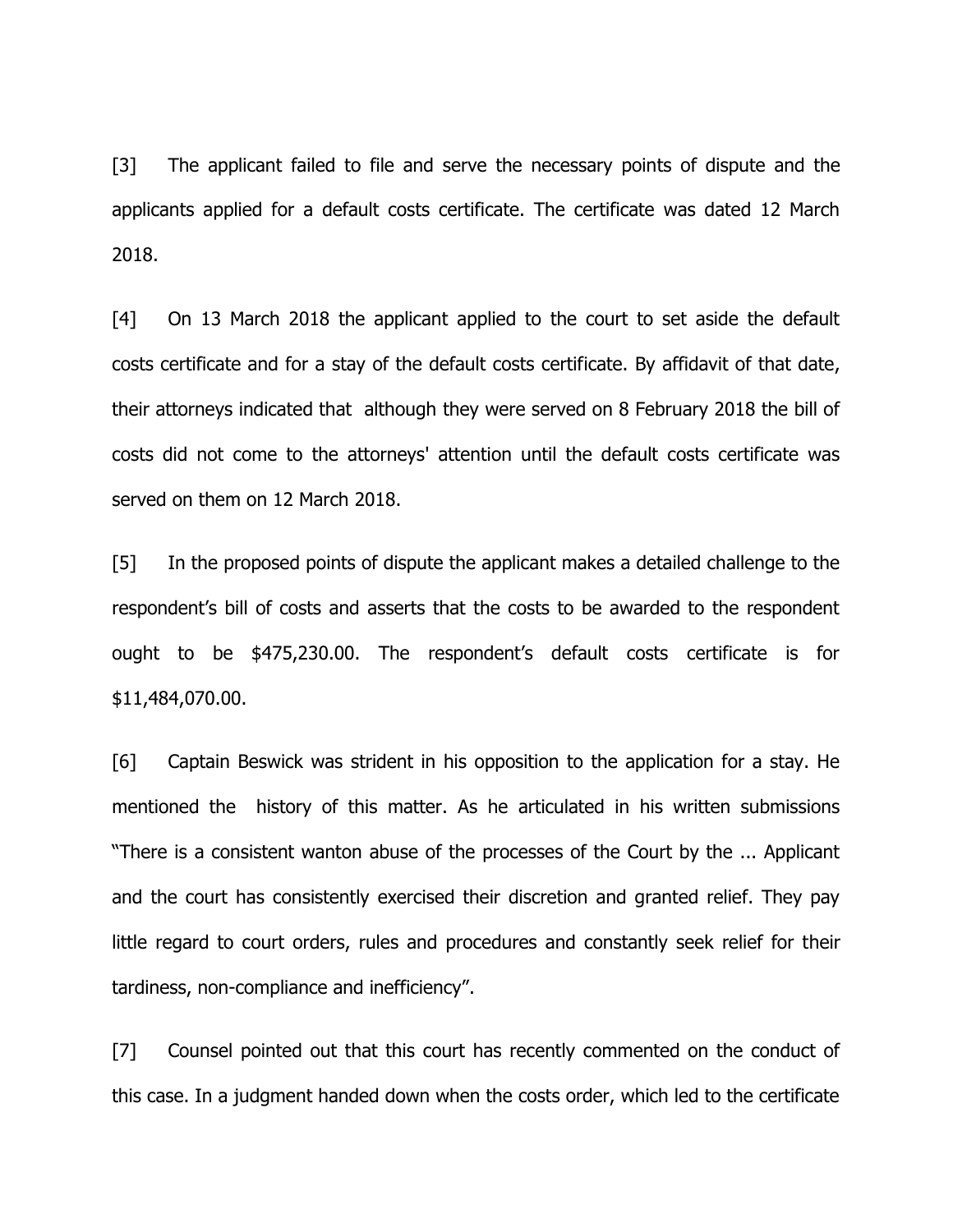that is the subject of this application was made, Phillips JA said:

"[t]he lack of attention to the protection of UGI's rights, and the scant regard paid to the orders of the court and to the rules has been quite extraordinary in this matter. We hope that the strident warnings given by this court earlier in June of this year, and now yet again in this judgment, will help representatives of UGI to take heed, as they will not obtain further indulgence or receive benefits from the court with that dilatory approach".

# **Stay of execution**

[8] The principles relevant to a stay of execution have been examined by several

decisions of this court. These decisions draw upon **Hammond Suddard Solicitors v** 

**Agrichem International Holdings Limited** [2001] EWCA Civ 2065 and have been

explored in **Ferrnah Johnson-Brown v Marjorie McClure** [2015] JMCA App 19 and

# **Caribbean Cement Company Limited v Freight Management Limited** [2013]

JMCA App 29 In that last mentioned case the court expressed the principles in this way:

"[The] authorities show that in determining whether to grant or refuse an application for the stay of execution pending appeal, the court should consider (i) where the interest of justice lie and that (ii) the respondent should not be unduly deprived of the fruits of his successful litigation. Further, in determining where the interests of justice lie, consideration must be given to:

- (a) The applicant's prospect of success in the pending appeal
- (b) The real risk of injustice to one or both parties in recovering or enforcing the judgment at the determination of the appeal.
- (c) The financial hardship to be suffered by the applicant if the judgment is enforced."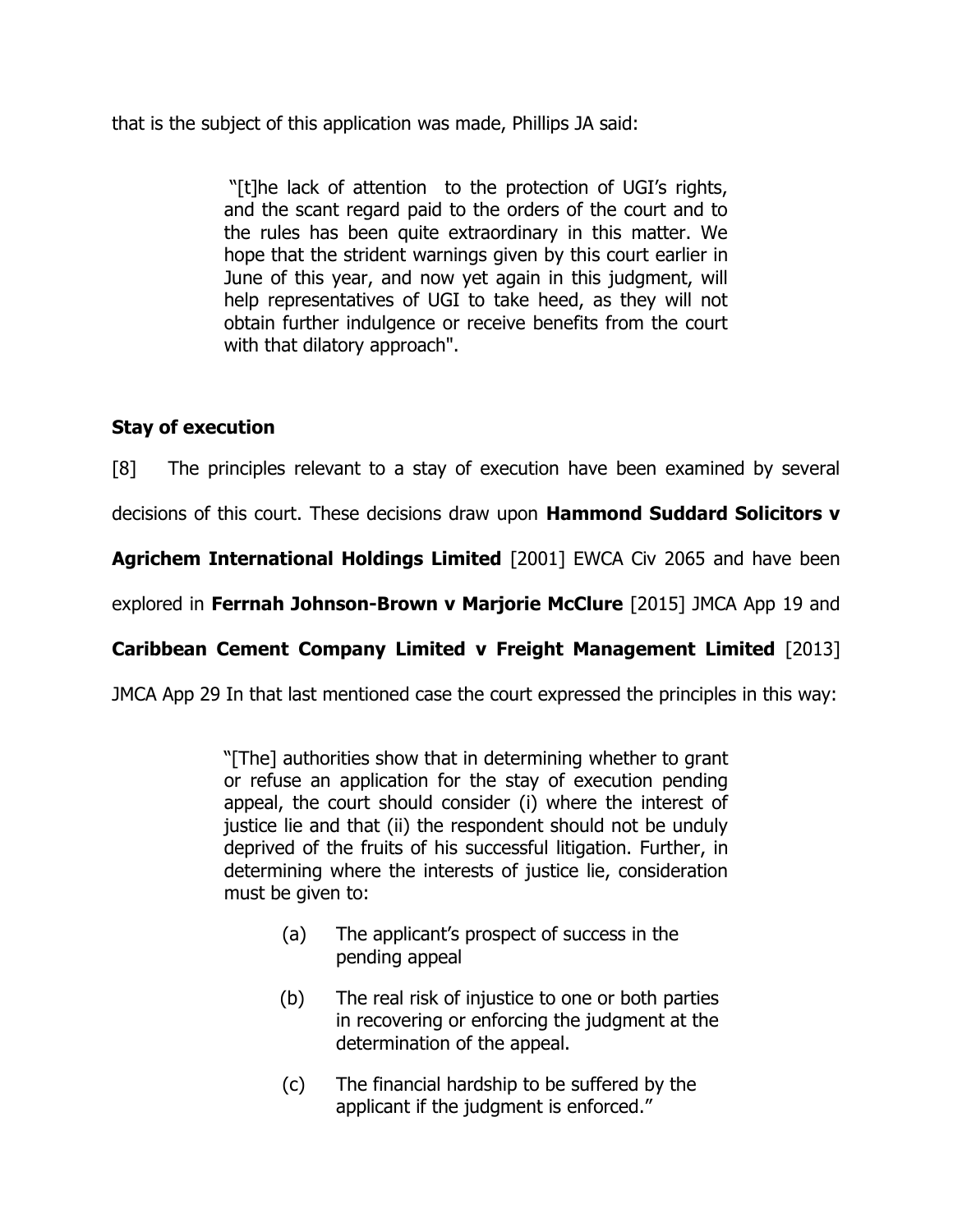[9] Captain Beswick indicated that the application should not be granted because no good or sufficient reason has been given for the failure to file points of dispute and the court has taken a more stringent position to setting aside default costs certificates.

[10] Counsel pointed out that the applicant implied administrative inefficiency as the reason for their failure to file the points of dispute on time. Among other cases, he relied on **The Commissioner of Lands v Homeway Foods Limited and Anor** [2016] JMCA Civ 21 from this court and **The Attorney General v Universal Projects Limited** [2011] UKPC 37 from the Privy Council. In both of these cases law officers of the state pleaded lack of resources and administrative inefficiencies to explain significant delays in obeying orders of the court in filing relevant documents under the court rules.

[11] Captain Beswick rightly argued that these cases confirmed that administrative inefficiencies and inexcusable oversight were not justifiable reasons for delay. He went on to say that as a result the substantive application to set aside the default costs certificate was destined to fail.

[12] Great assistance was sought by the respondent from the case of **Andrew Mitchell MP v New Group Newspapers Limited** [2013] EWCA Civ 1537. In that case, a cost budgeting hearing was hindered by the claimant failing to file the budget until a few hours before the hearing rather than the required seven days before the hearing. The Master entered a default cost certificate and after a hearing refused relief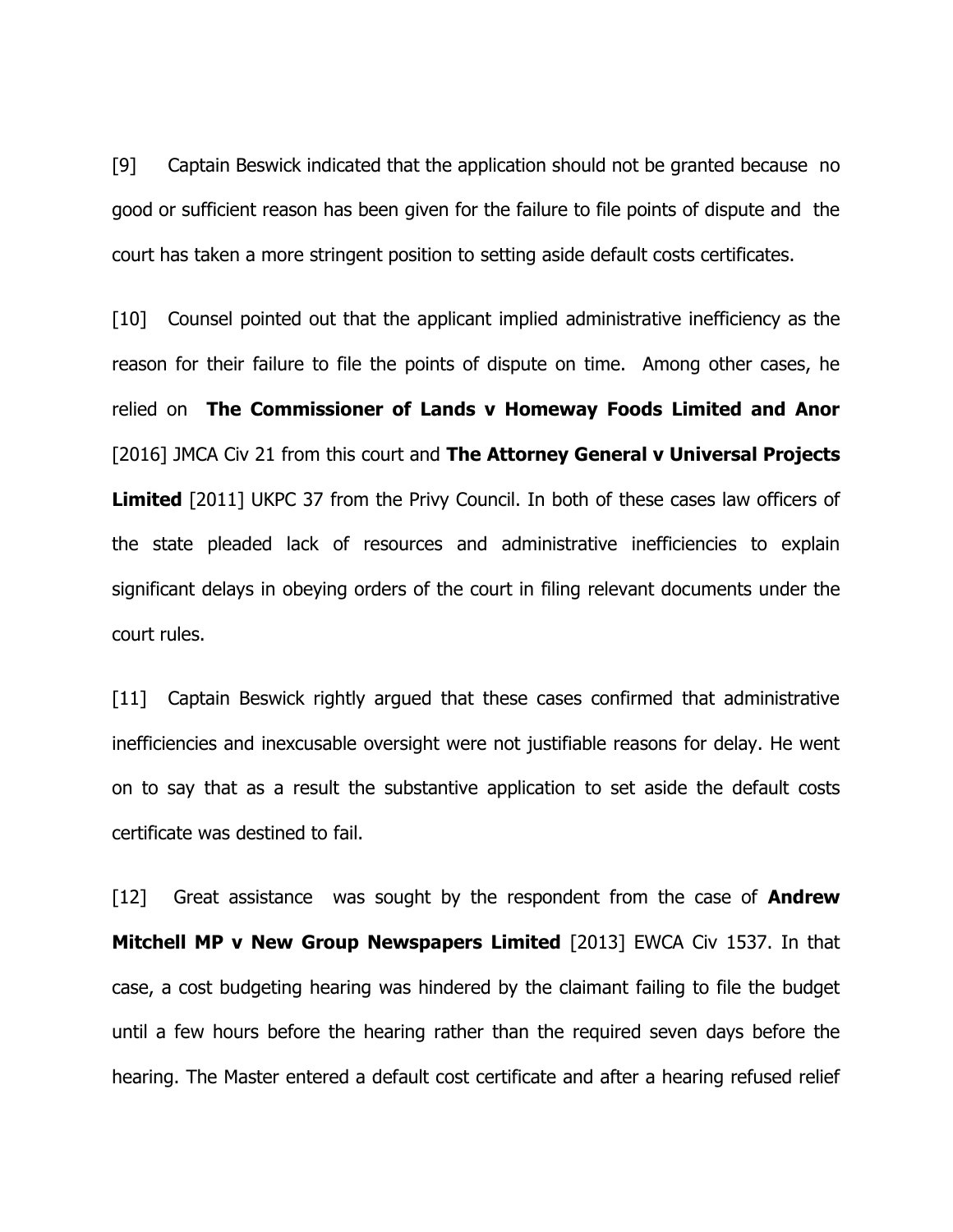from sanction. She held that the excuses for the breach were inadequate and noted that the claimant's attorneys provided inconsistent reasons for the delay. In her ruling the Master used as an analogy amendments to the Civil Procedures Rules which had not been applicable to the case before her. The English Court of Appeal upheld the Master's ruling agreeing that the defaults were not minor or trivial and there was no good excuse for them. The appellate court held that although the decision was a robust one it was necessary to send a clear message that legal representatives increase their efficiency and routinely comply with rules, practice directions and orders.

[13] Counsel for the respondent, also pointed out that when undertook, the balancing exercise that was required as set out by Morrison P, in **Channus Block & Marl Quarry Limited v Curlon Orlando Lawrence** [2013] JMCA App 16, it would be clear that the applicant was not in danger or ruin. As it is by counsel's words "one of the island's most successful insurance companies" with "good financial standing". On the other hand, the respondent is being prejudiced by being kept out of her judgment.

#### **Analysis**

[14] Every court order should be obeyed. Where there is disobedience the circumstances of the disobedience should be taken into account. The circumstances of this case are that two bills of costs were sent to the applicant's attorneys on the same day in relation to the same order of the court. The attorneys responded to one of the bills of cost but did not realise until after the default costs certificate was granted that the second certificate was overlooked. As stated before, this application was filed the day following the grant of the default costs order.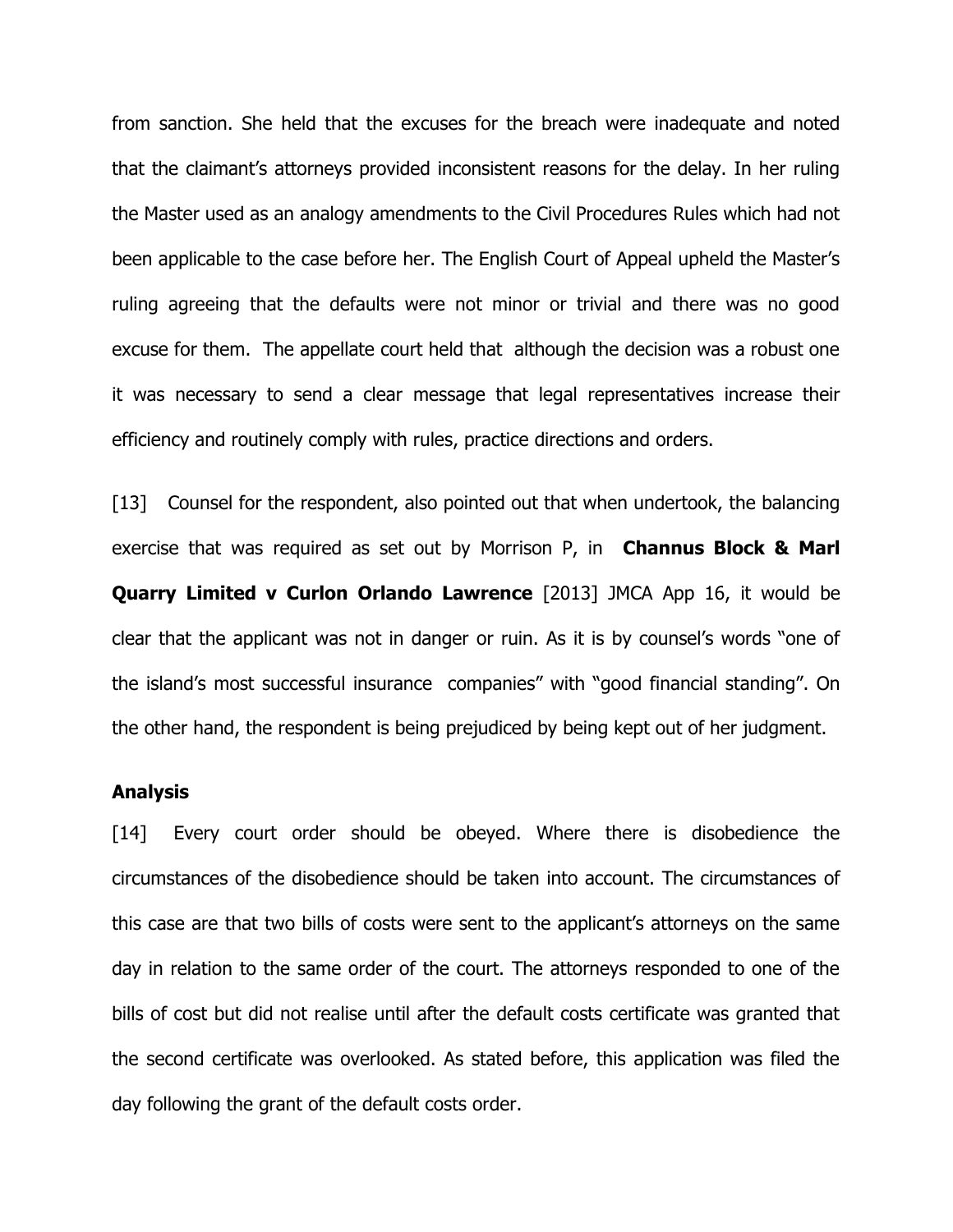[15] Brooks JA has helpfully set out the powers of this court in relation to default costs orders and clarified some misconceptions in **Lijyasu Kandekore v COK** 

**Sodality Credit Union Limited and others** [2017] JMCA App 20. In summary the learned judge of appeal indicated that the registrar could only set aside a default costs certificate if the receiving party was not entitled to it. However, an application may be made to the court to set aside the default costs certificate for "good reason".

[16] The ever helpful Brooks JA outlined the issues that would constitute "good reason " in paragraph 14 of **Rodney Ramazan and another v Owners Of Motor Vessel (CFS Pamplona)** [2012] JMCA App 37. The factors to consider include:

- "(1) the circumstances leading to the default;
- (2) consideration of whether the application to set aside was made promptly;
- (3) consideration of whether there was a clearly articulated dispute about the costs sought; and
- (4) consideration of whether there was a realistic prospect of successfully disputing the bill of costs"

[17] In considering a stay of execution in this case it seems to me that the circumstances of the default and the promptness of the application are factors where a court **may** reasonably find for the applicant, even with the history of this matter. Additionally, there is a clearly articulated dispute over costs which is delineated in the proposed points of dispute. In terms of a realistic prospect of successfully disputing the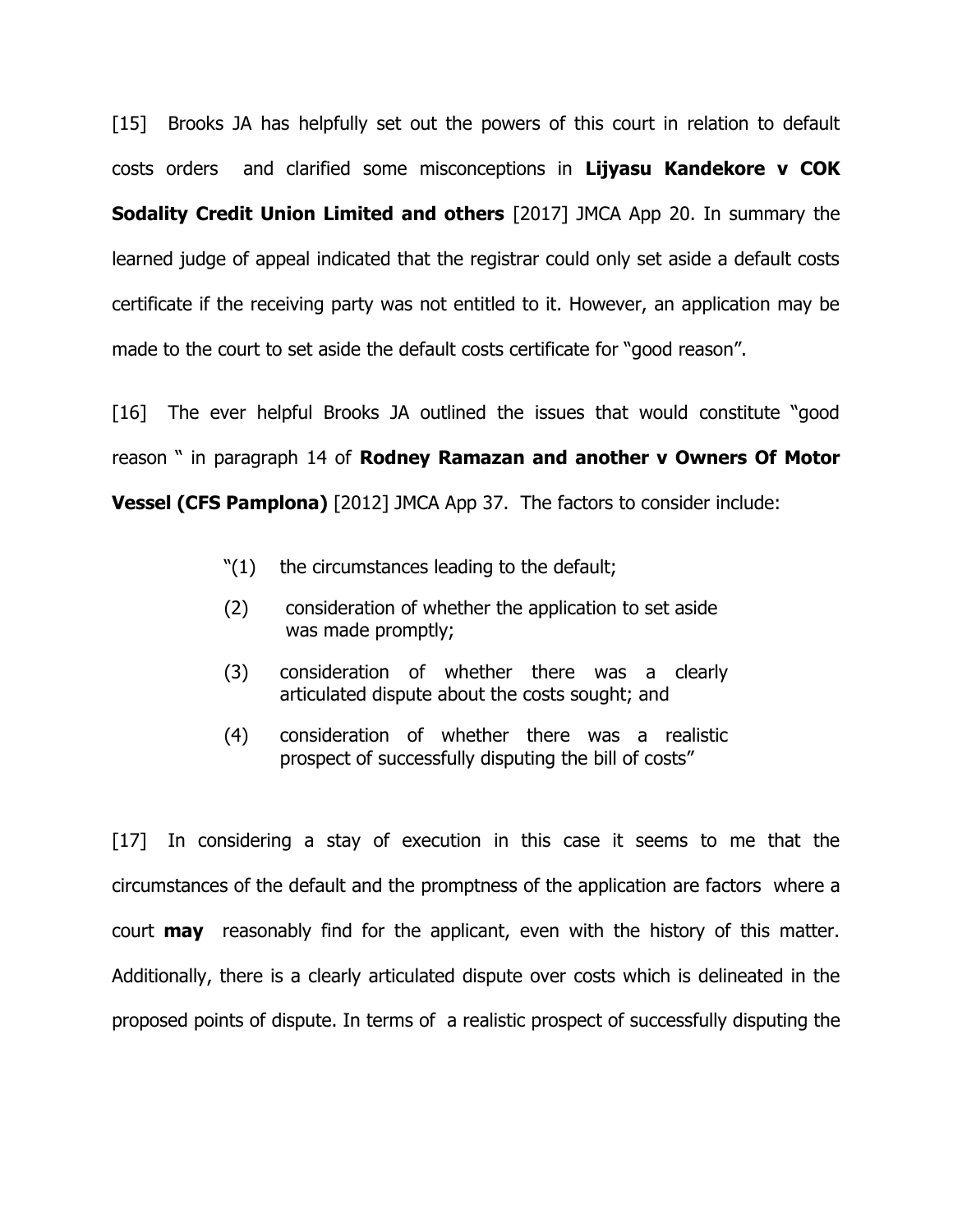bill of costs, I will merely comment that it is uncommon for the gap between the proposed bill of costs and the points of dispute to be as large as it is in this case.

[18] In relation to balancing the circumstances as mentioned in **Channus**, while conceding that the applicant may not be ruined by this order, I also note that in **Channus** the court was considering a judgment after trial. I believe that the circumstances are different when balancing a stay of execution of an order for costs made on a default costs certificate. At this stage of the proceedings the award of costs is guaranteed and the only uncertainty is the amount of the costs that the respondent will receive. It would seem reasonable that if the other circumstances are in favour of granting a stay of execution, that such a stay should be granted on the condition that the amount the applicant contends in its points of dispute that should be awarded is paid by the applicant to the respondent.

[19] I have considered Captain Beswick's reminder that in **Andrew Mitchell** the Court of Appeal made the order despite realising that it may create a windfall for the other party. However, the circumstances of the cost budgeting system in the United Kingdom is quite different from what obtains in this jurisdiction.

[20] It has come to light in the hearing of this application that there are proceedings in the Supreme Court in relation to the execution of orders arising out of this matter. One order in relation to this was disclosed in these proceedings. It appears that there has been a conditional stay with some moneys paid into court, consequent on an order of Batts J. It was implied that the applicant may have had to pay out additional sums in